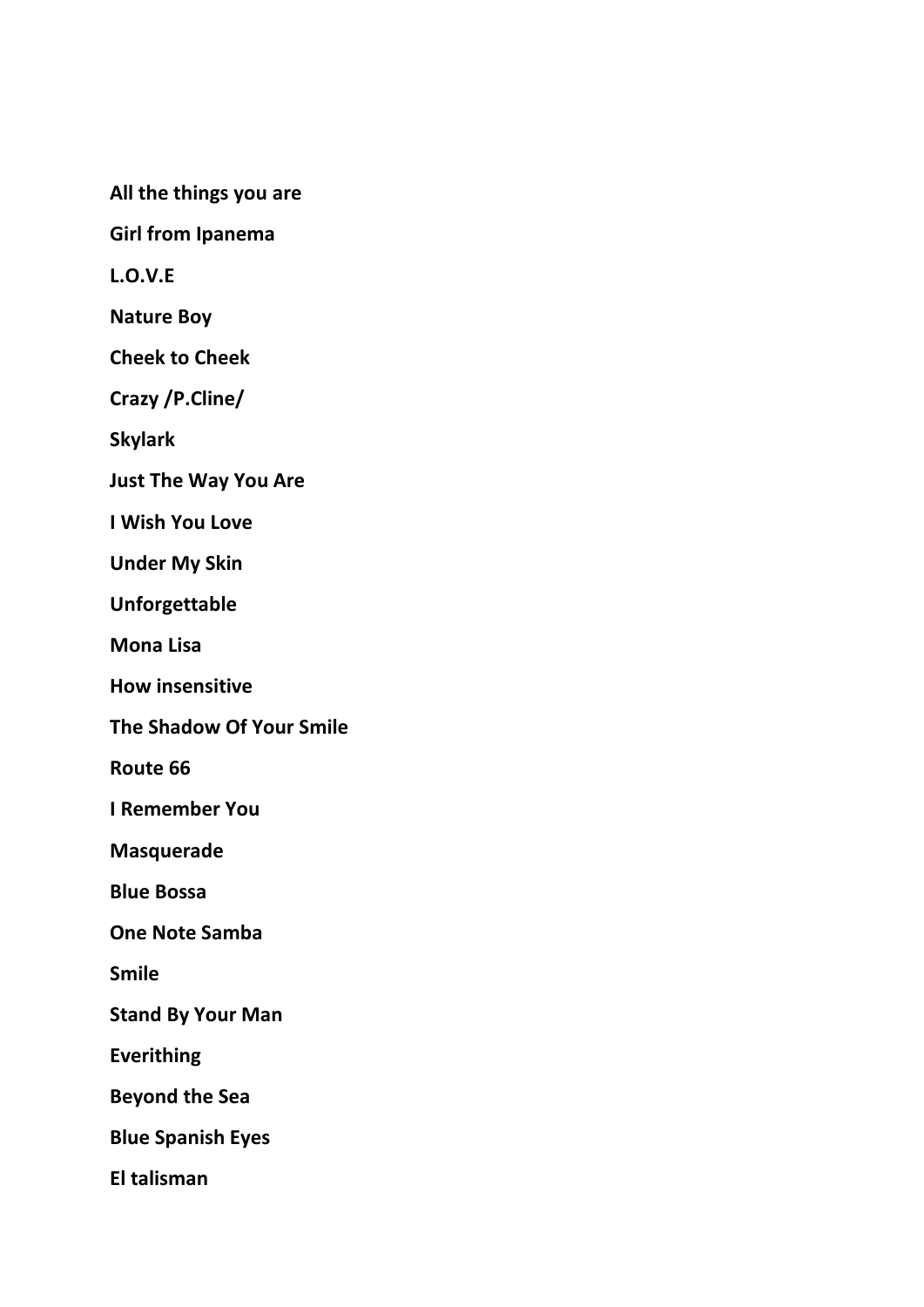**I Just Called To Say Quando Quando Quando Feelings Stumblin' in Stand by me Sway All about that bass - A Ain't nobody - dm Free your mind Give me one reason - Fis Hangin on Hot n cold. instr Hot stuff - em I'm outta love I'm so exited - fism It's raining man I love rock n roll - gm I will survive - gm Mamma mia - E What a feeling - Bb Mercy - F Take a chance on me Vule vu Gimme.gimee Money.money Thank you for the music**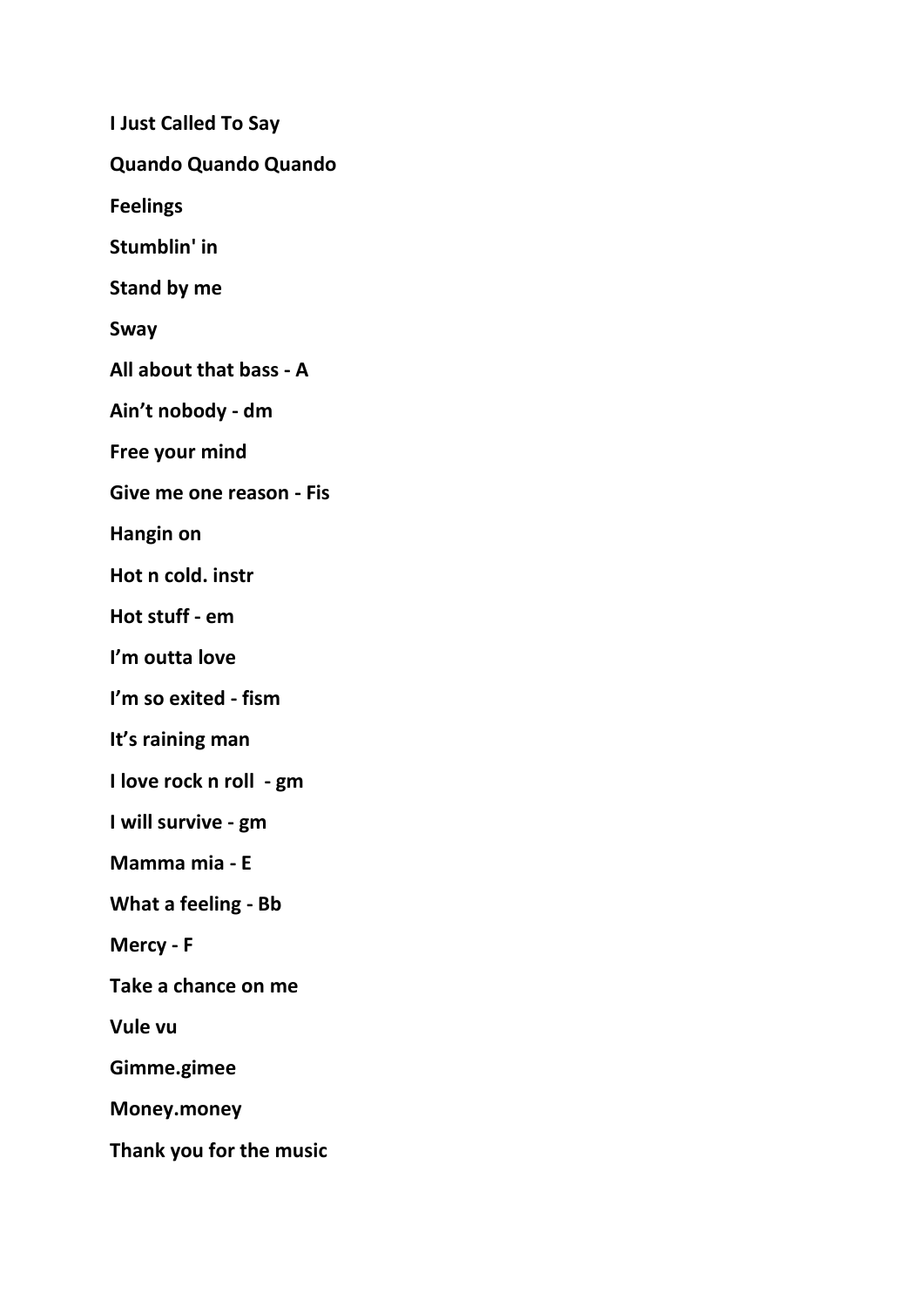**Nutbush city limits**

**Think**

**Rolling in the deep**

**Someone like you**

**Set fire to the rain**

**Killing me softly - em**

**Because of you**

**She works hard for the money - gm**

**Shoop shoop song**

**Natural woman - G**

**Please don't stop the music**

**Say it right**

**Love on the brain**

**Diamands- G**

**Man Down**

**We found love - Cm**

**Only girl**

**Shameless - Weekend**

**Royals - Lorde** 

**Next to me - am**

**Sweat nothing**

**Lucille**

**Maria**

**Nothing compares**

**I drove all night**

**Sleeping in my car instr**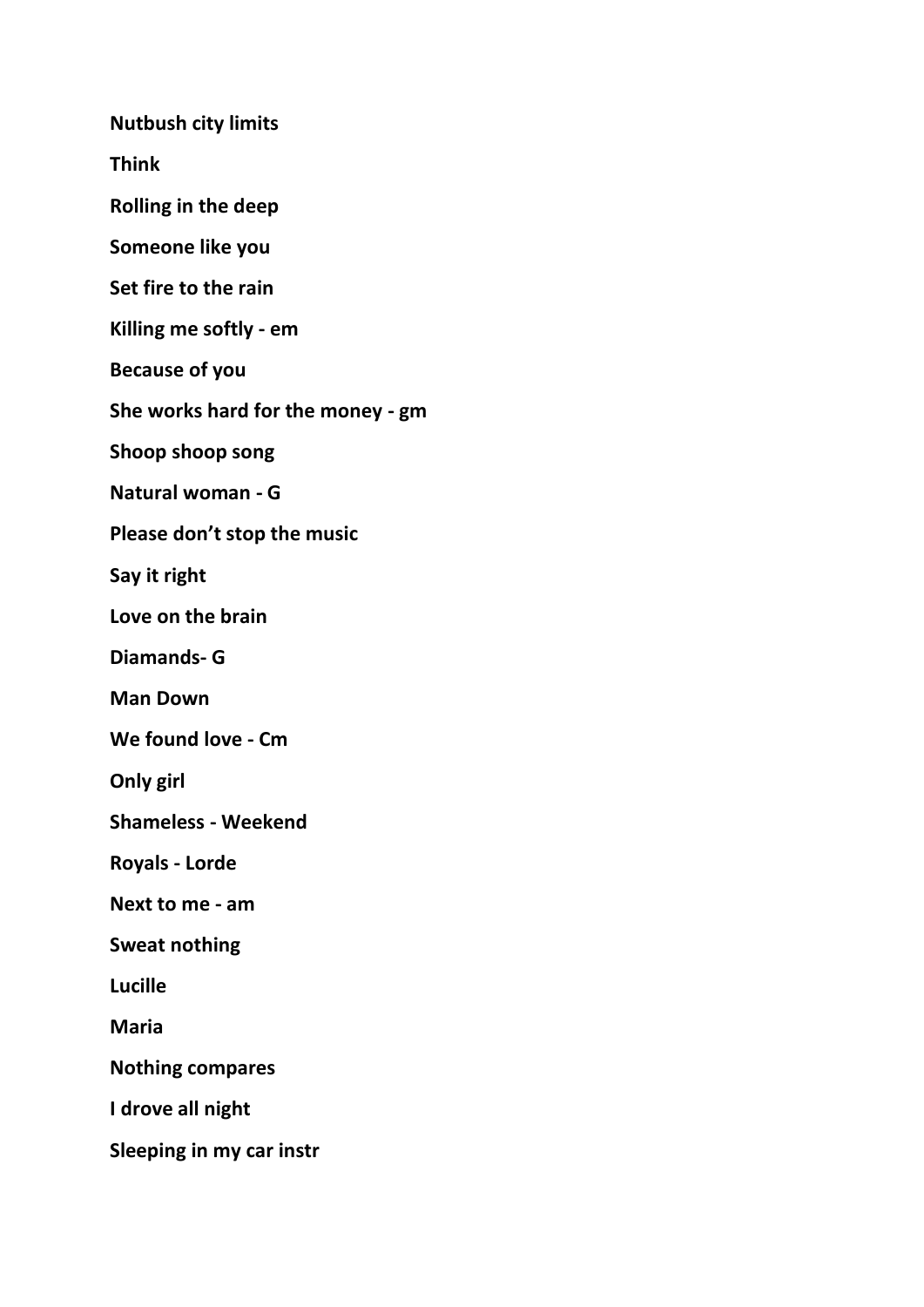**Hold on thight /Dangerous/ Something's got a hold on me Hurt Beautifull Grenade Billionaire Shook me all night long I surrender Tellephone The edge of glory Applause Born this way Radioactive Horchat hai caliptus - Am Somebody loves me I'm not the only one Impossible Hallo - gm Broken-hearted girl Read all about it Listen All the man that I need Greatest love/Whitney/ I have nothing Like a prayer You're the one that I want**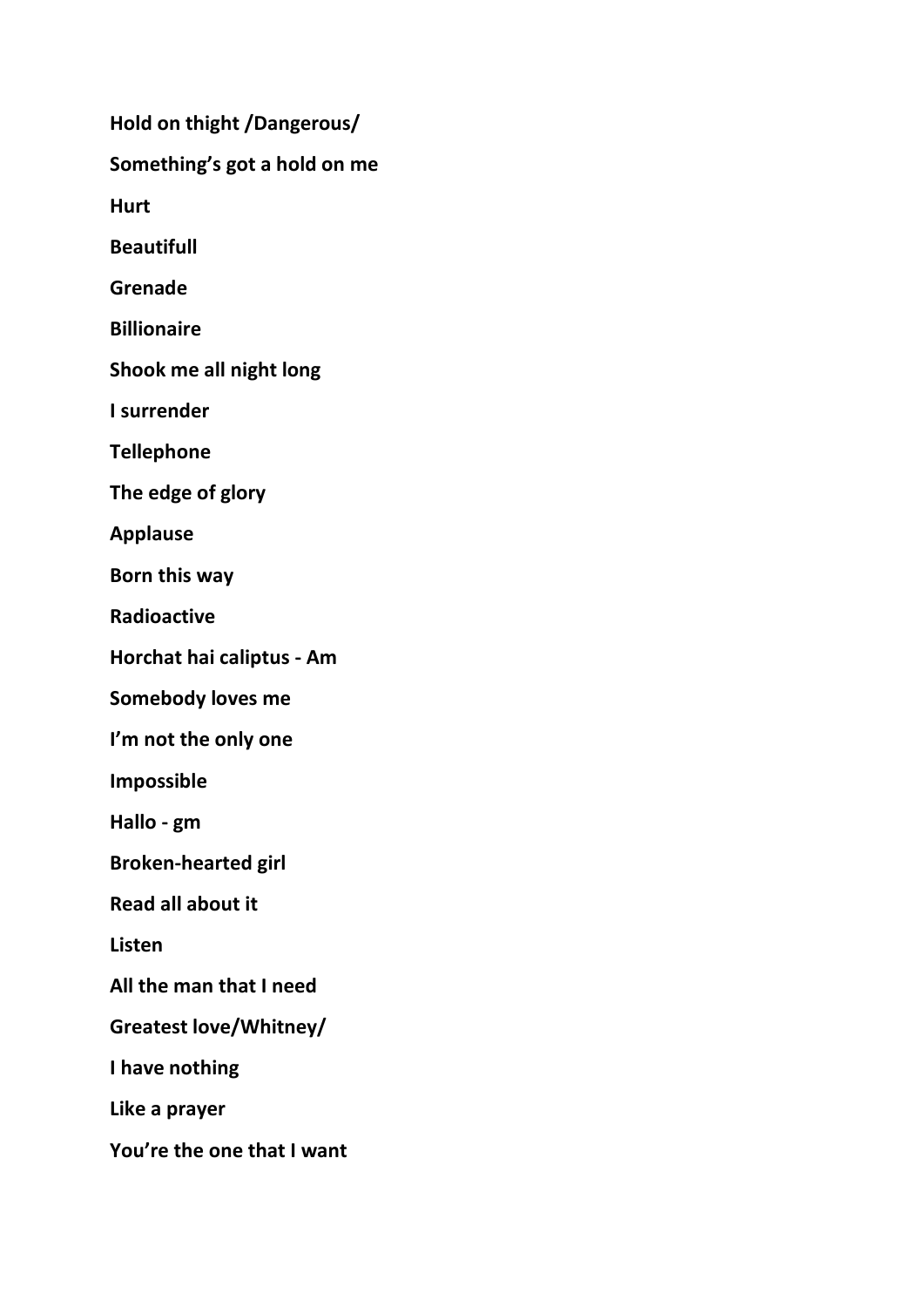**When you're gone.**

**Skinny love**

**Man down**

**Girl on fire**

**Man! I feel like a woman** 

**Bang bang** 

**Policeman**

**Lean on**

**Don't let me down**

**Till it hurts**

**Shape of you**

**Cheap thrills**

**Rockabye am** 

**Alarm**

**New rules**

**Work**

**Side to side**

**Needed me**

**Love on the brain**

**Redbone**

**Ain't my fault**

**Mind**

**I got you**

**Bon bon**

**Hello bitches**

**Blow your mind**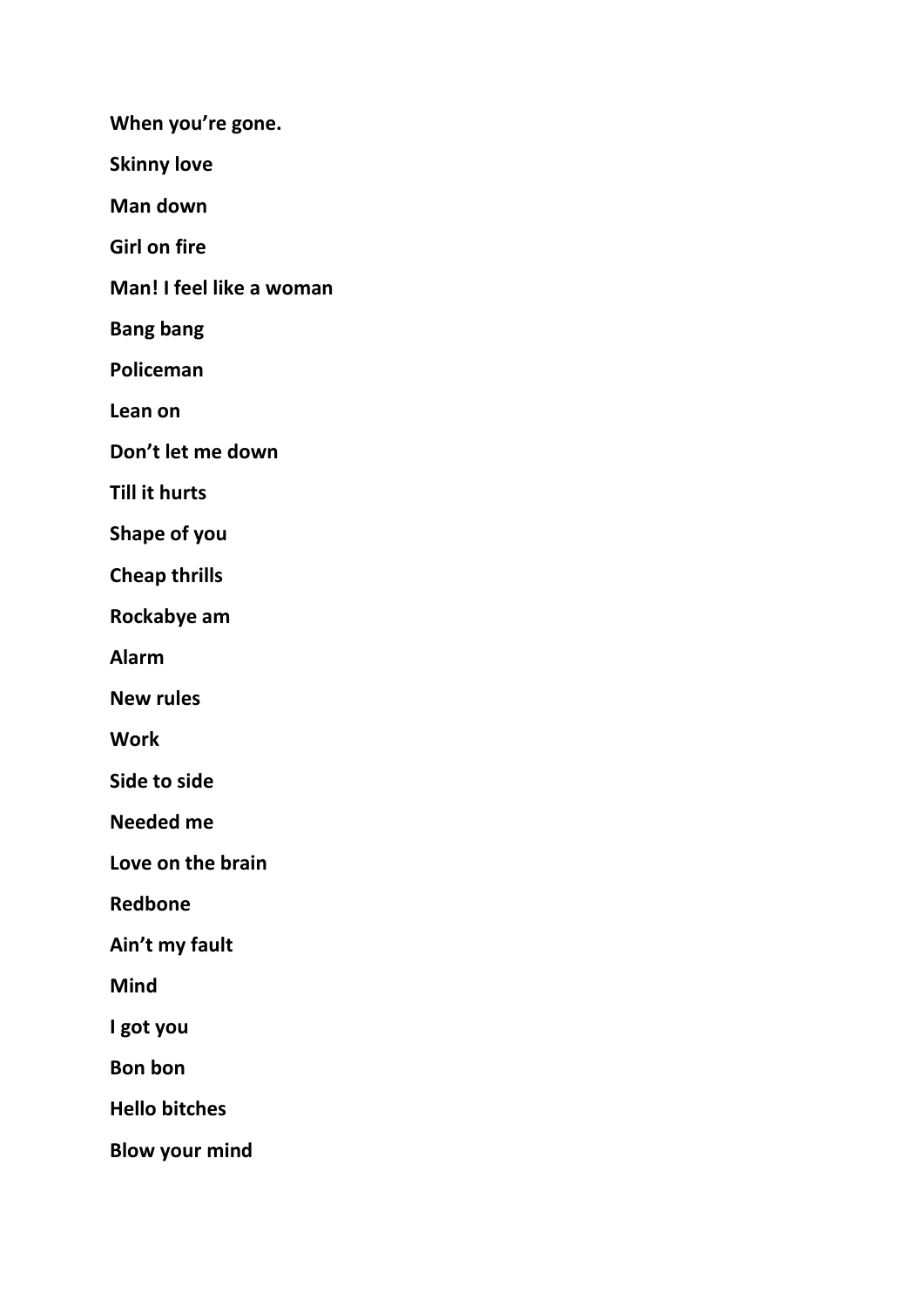**Domino**

**If ain't got you** 

**A woman's worth** 

**Shackles**

**No scrub**

**Waiting all night** 

**Life**

**You gotta be**

**Valerie**

**Don't be so shy**

**I wish**

**Master Blaster** 

**Havana**

**On my mind**

**Teenage fantasy** 

**Ain't no sunshine** 

**Use somebody**

**All around the world** 

**Smooth operator**

**Shalala lala**

**Movin on up**

**The boy does nothing** 

**It's a heartache** 

**Torn**

**Black Velvet** 

**Rehab**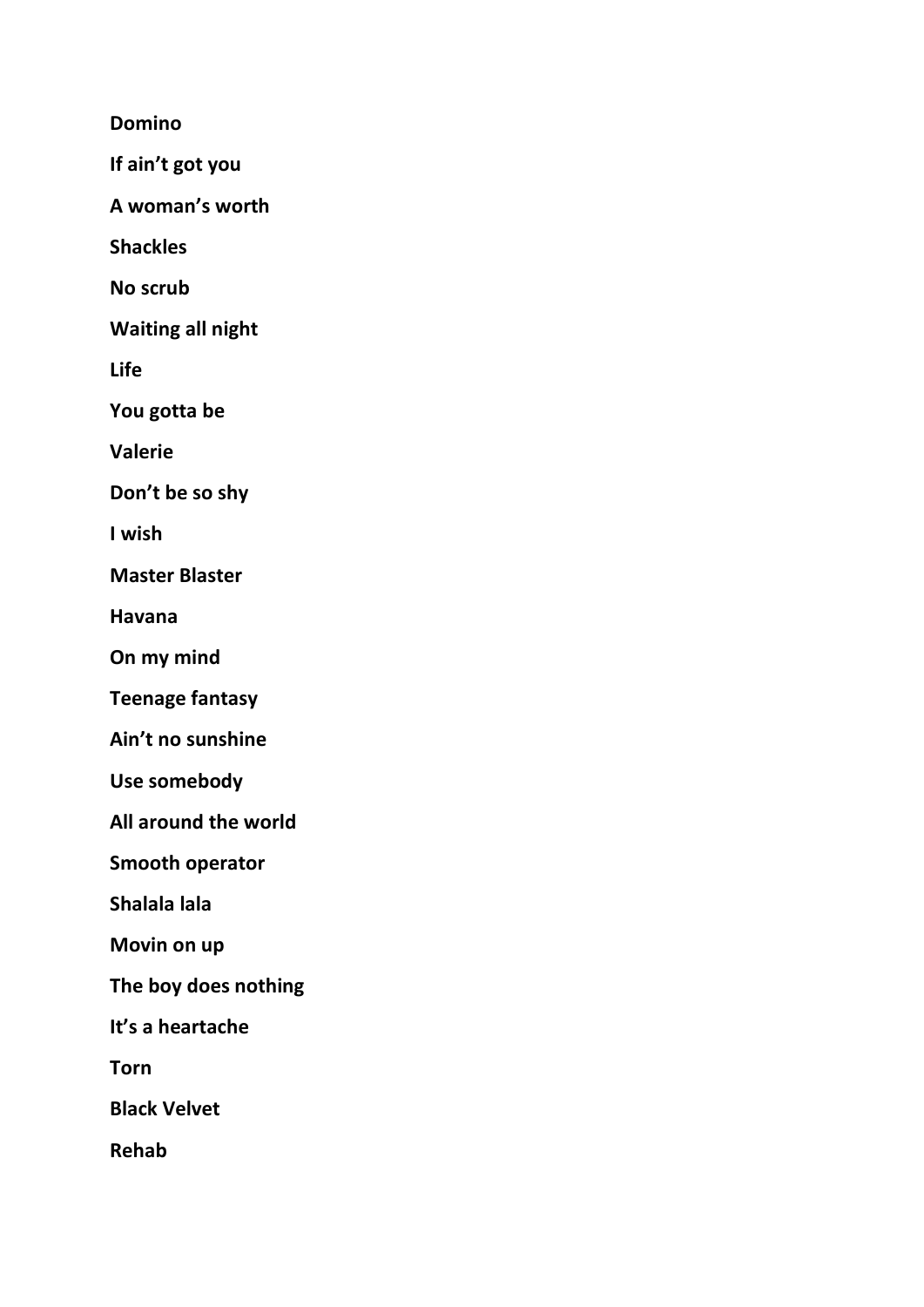**You are the universe** 

**What's up** 

**This world**

**I wish you love**

**Part-time lover**

**Hotel California**

**Smooth operator** 

**Have you ever**

**I Saw Her Standing There**

**Something Stupid**

**Bad moon rising** 

**Que Sera**

**Roses Garden**

**Tennessi Waltz**

**Baby Can I Hold You Tonight**

**Layla**

**Tears In Heaven**

**Change the world**

**Lay Down Sally**

**Knocking on heaven's door**

**Cocaine**

**Achy breaky heart** 

**Are You Lonesome Tonight**

**Can't Help Falling In Love** 

**Love Me Tender**

**Blue Suede Shoes**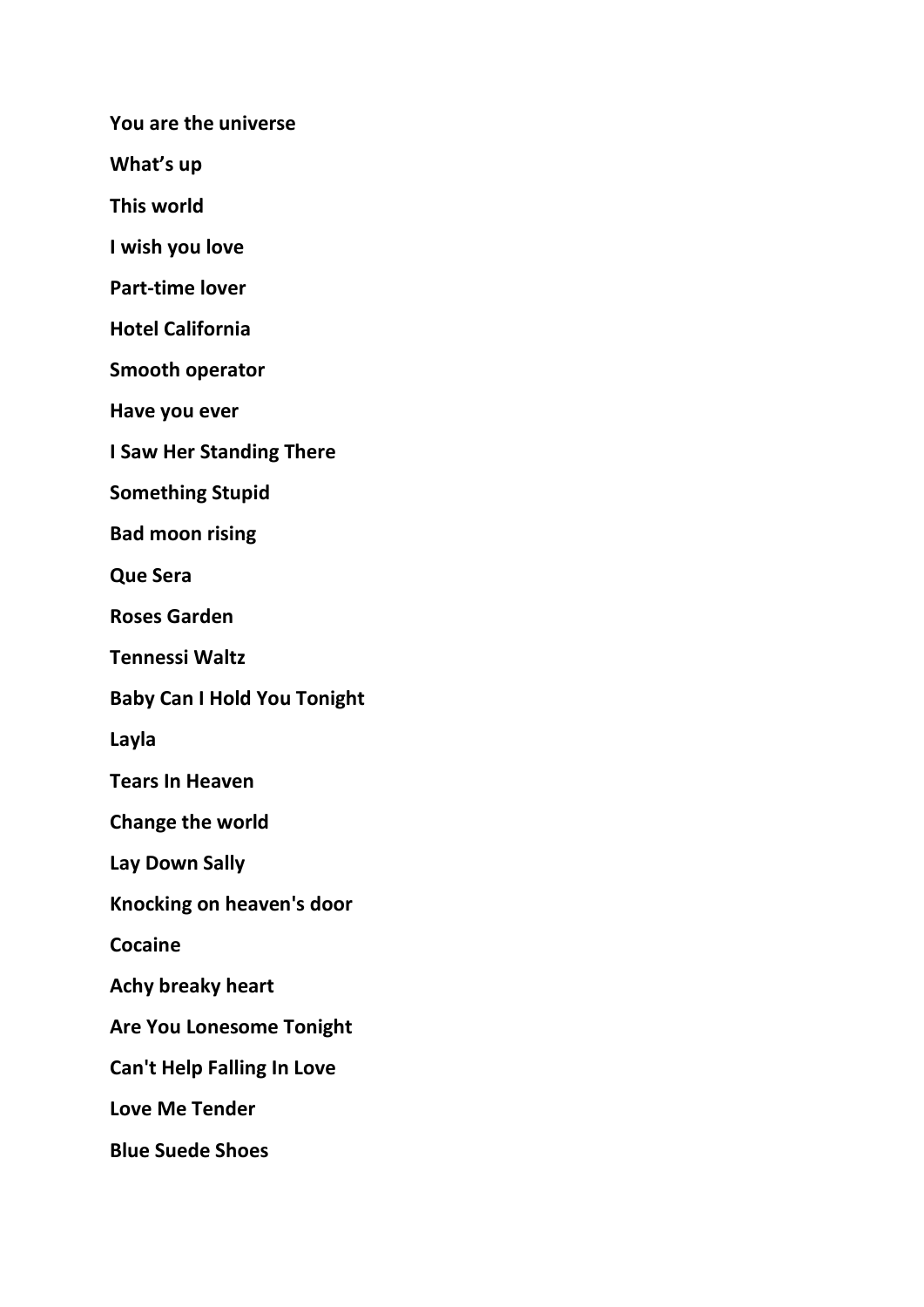**Teddy Bear Walk of Life Corazon Espinado Hit The Road Jack - Am Hello Mary Lou - C Losing My Religion - Am Down On The Corner - G Please release me - E Crazy little thing - D Cotton Fields - G Take Me Home,Country Roads - A Old Time Rock and Roll - D Crocodile Rock - G I Can't Stop Loving You - C Just a gigolo Pretty Woman - A Wonderwall - Em Oh, Carol - G You Got It - A**

**Tutti Frutti -A**

**Only You - C**

**Rock And Roll Music**

**Satisfaction - E**

**Diana - G**

**Strangers In The Night - F**

**Let's Twist Again - C**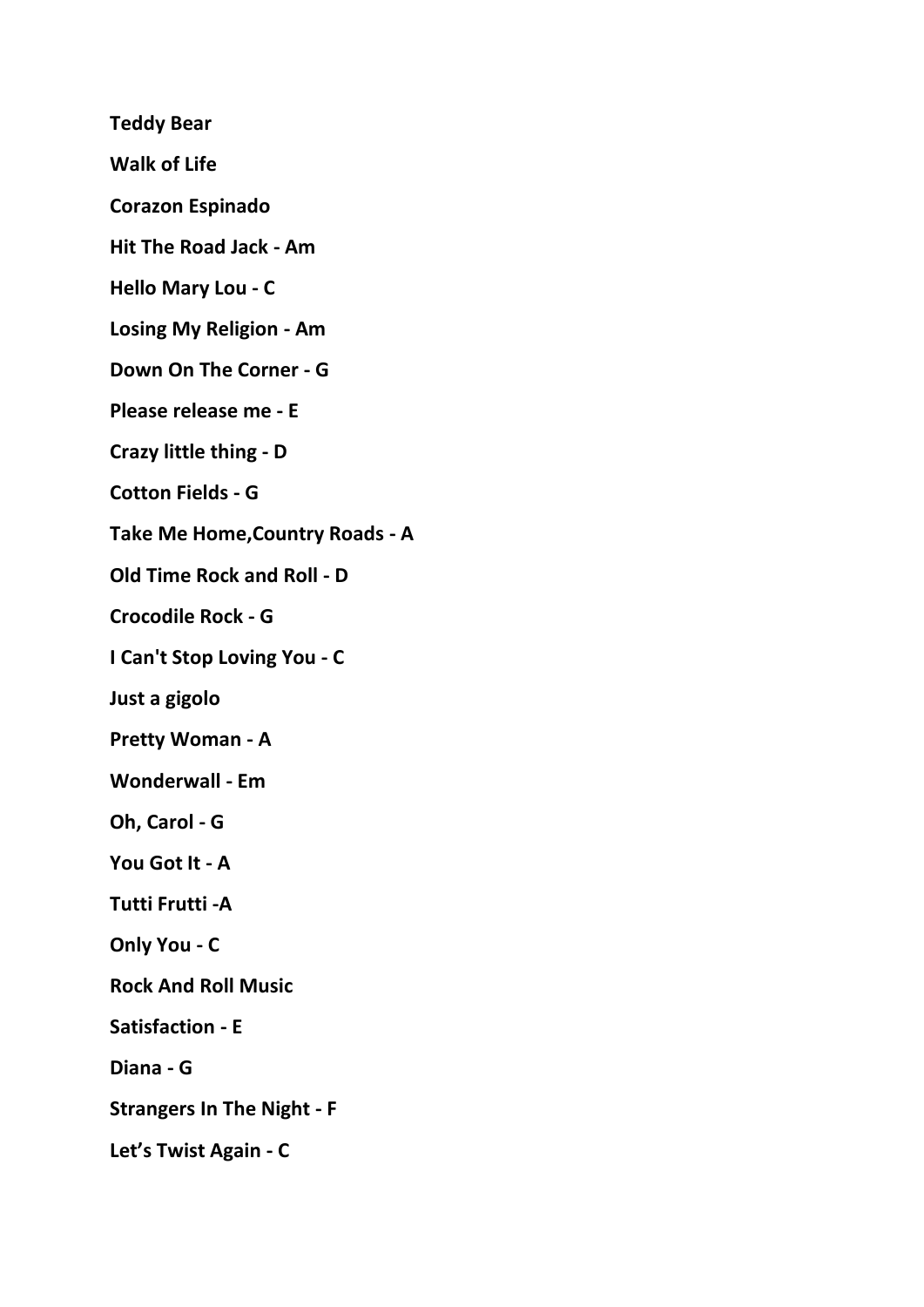**Imagine - C New York New York - E Fly me to the moon My Way - D Moon River - D Crazy - E California Blue Green Green Grass of home - G Last Wals - D It hat to be you - F Georgia - G Autumn Leaves - Em Margaritaville - D King Of The Road - H Brown Eyed Girl Lyrics - G To Love Somebody -G What A Wonderful World - F I Can See Clearly Now - A Wild World - Hm Bye Bye Love - G Mrs. Robinson - F# Norwegian Wood - G Eight Days A Week - D Ticket To Ride - A Help - D Hey Jude - F**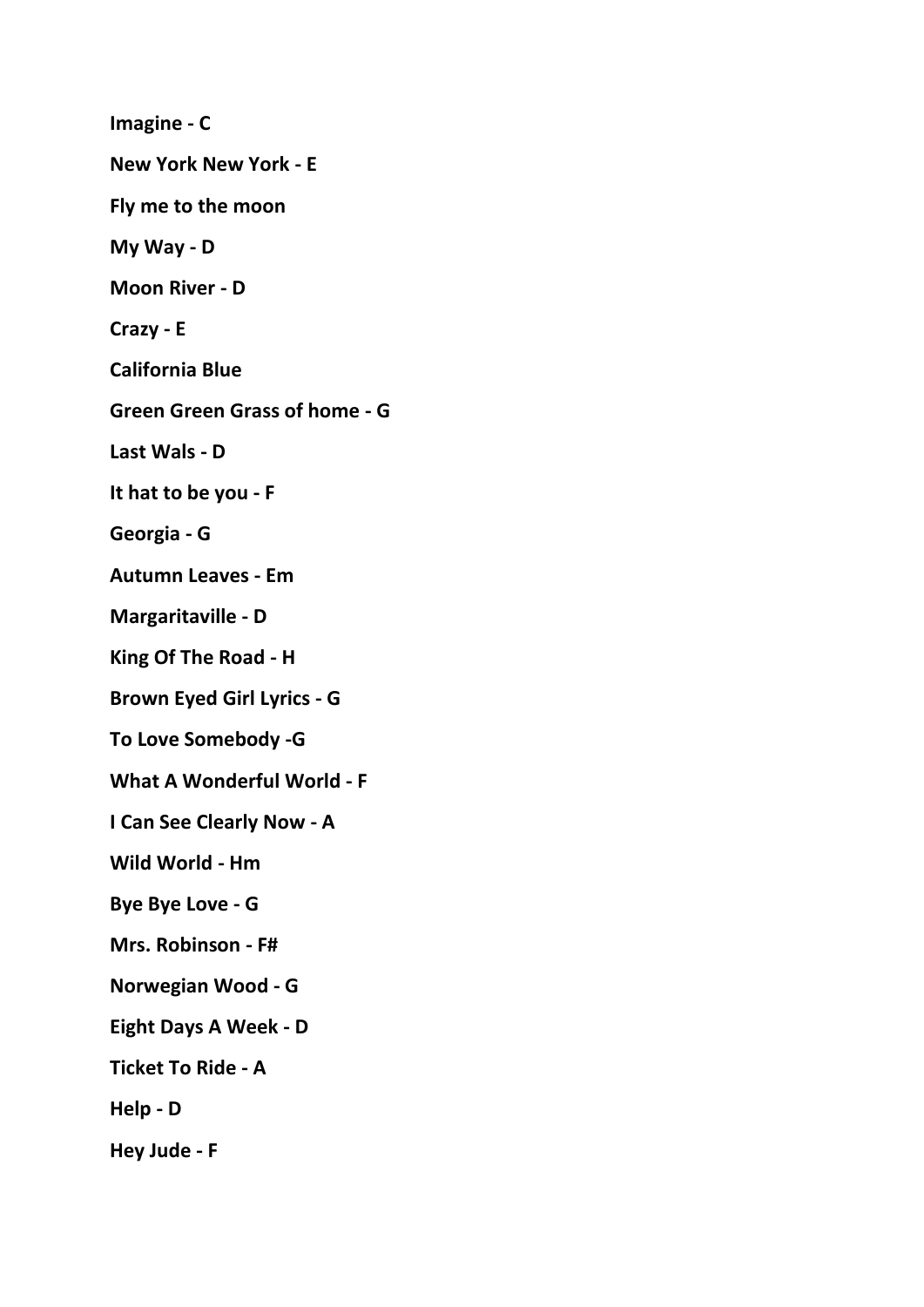**Yesterday Blackbird A Hard Day's Night - G Let It Be - C You've got to hide your love away - G Obladi-Oblada - F Hope Of Deliverance - C Tuist and shout - C Careless Whisper Faith - C No Woman No Cry - C I Shot The Sheriff- Em Red Red Wine - C Rude - C Bamboleo - Em Baila Me- G Volare - E Camcion Del Mariachi - Em One - Am The only one- Em Proud Mary Besame Mucho - Dm Guantanamera - G When a man loves a Woman - G Fragile - Em Sweet Caroline - D**